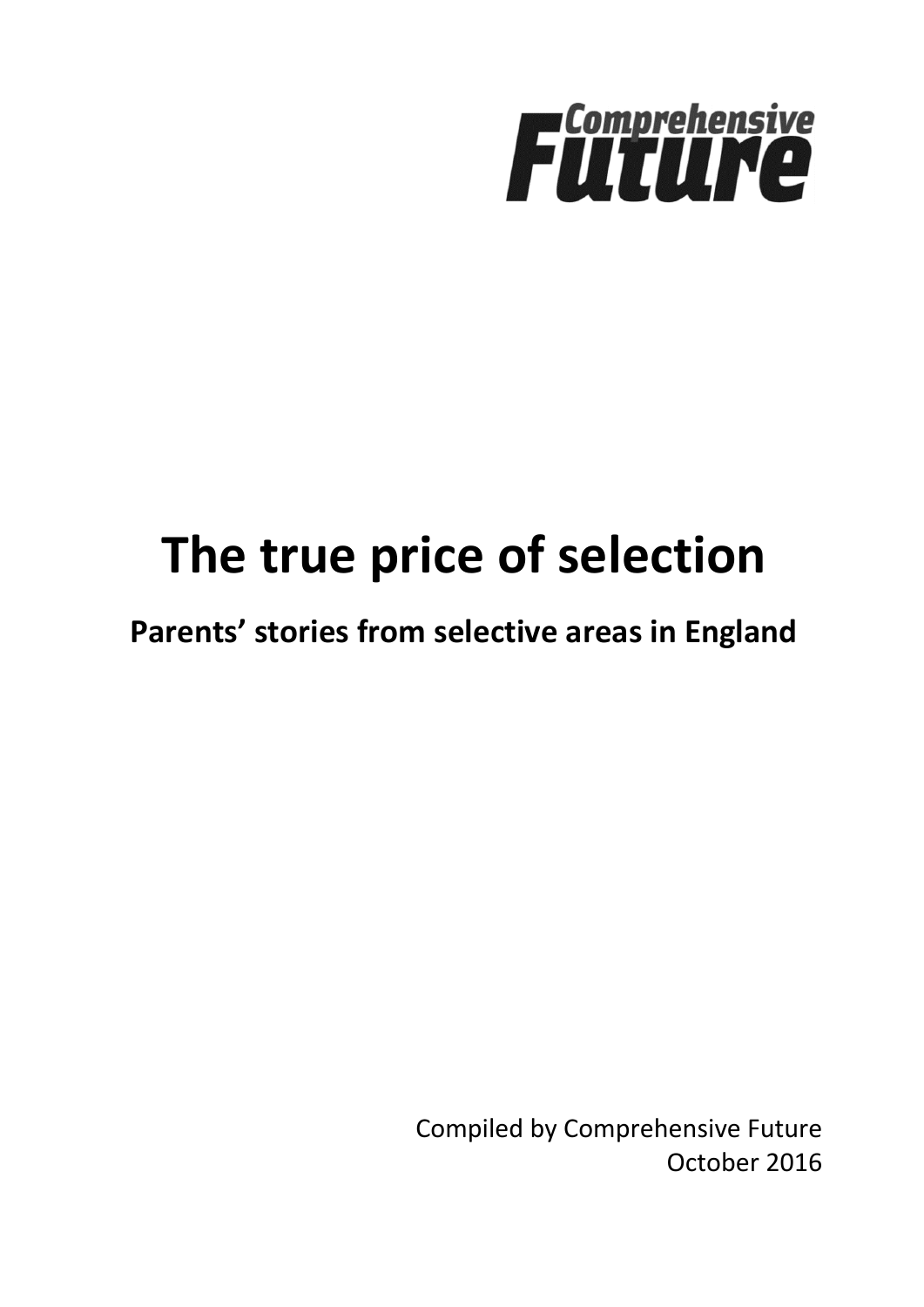#### **Introduction**

In the recent debate about government plans to create many more grammar schools across England we have heard little from the one group of people who understand exactly what the expansion of such a system will mean: those families who already live in selective areas. Every year tens of thousands of children across the country face the make or break 11-plus test, a flawed exam that will determine their future and possibly damage their personal and educational self-confidence for years to come.

As these vivid and often heartbreaking stories show, this is a system that breeds intolerable stress and anxiety even among the so-called 'winners'. Tales of thousands of pounds spent on tutoring tired and reluctant primary school children spells out with chilling clarity just how much the chance of getting into a grammar depends on parental income, thus leaving behind the overwhelming majority of children right from the start.

Comprehensive Future believes that no modern education system should depend on a test that sorts our children out into winners or losers at such a young age and inevitably leaves poorer children far behind. After you have read these stories, we think you will agree.

*Melissa Benn*, *Chair of Comprehensive Future*

#### **Contents**

| "The 11-plus is a money test not an intelligence test" by a parent from Bucks                                                                                                                   | $\overline{3}$ |
|-------------------------------------------------------------------------------------------------------------------------------------------------------------------------------------------------|----------------|
| "I can only stress how flawed the system is and how damaging it can be to children" by<br>a parent from Kent                                                                                    | 4              |
| "The biggest wallets and sharpest elbows will win the day" by a parent from<br>Warwickshire                                                                                                     | 5              |
| "No-one can say this is a fair system or encourages social advancement for all" by $a$<br>parent from Bucks                                                                                     | 6              |
| "No child should be put through this to get a good education" by a parent from<br><b>Trafford</b>                                                                                               | $\overline{7}$ |
| "How they performed on that one day when they were 10 years old will have an<br>impact on the rest of their lives" by a parent from Watford                                                     | 8              |
| "What was the point of all that stress, pressure and divisiveness imposed on our ten<br>year-olds if outcomes are just as good at comprehensive schools?" by a parent from<br>Maidenhead        | 9              |
| "It felt that selection had become 'selection by tutoring' - for those who could pay. I<br>saw stressed out parents with stressed out children in their wake." by a parent from<br><b>Bucks</b> | 10             |
| "The message that has not got out there is the damage that grammar schools do to<br>choice. I don't have a choice." by a parent from Kent                                                       | 11             |
| "My son may have just had a bad day, but now he is labelled a failure" by a parent<br>from Trafford                                                                                             | 12             |
| "Our son is an example of the kind of child that could slip completely through the gaps<br>in an all-or-nothing grammar system" by a parent from Maidenhead                                     | 13             |

Page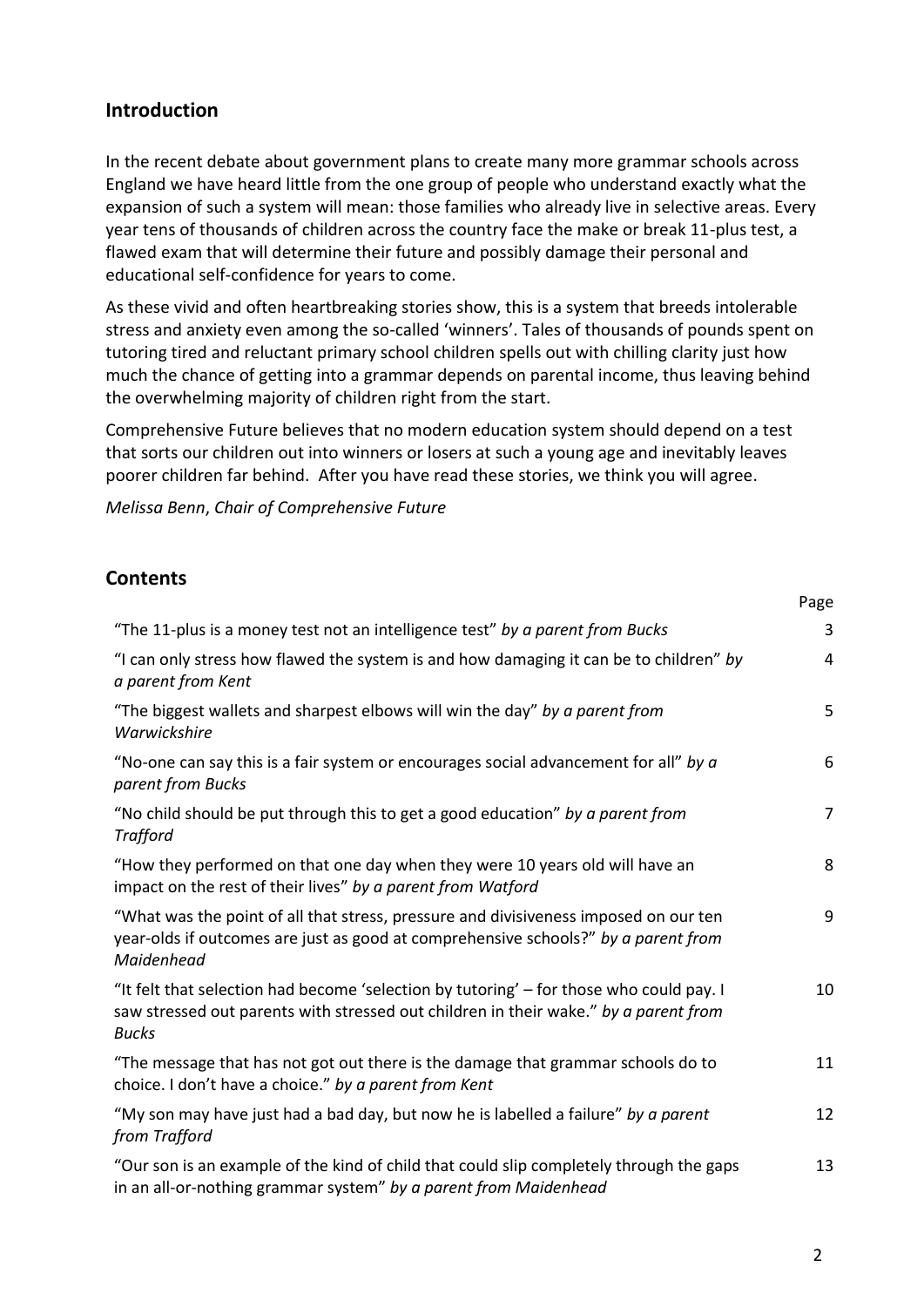## **"The 11-plus is a money test not an intelligence test"**

My husband and I went to grammar school, and I always assumed my children would, since they are very bright. I knew there was a tutoring culture, but also knew my eldest would pass without tutoring. Then the 11-plus changed. As my eldest approached Year Five, I looked into the new test, and was shocked by my findings. The test seemed to be a GCSE English literature exam in places and the vast majority of content was from the Year 7 curriculum. How could a child pass this without tutoring, I wondered. Well, they cannot. If you have never been taught algebra, for example, then you cannot answer a question on it, not matter how intelligent you are.

The 11-plus went from being an intelligence test to a 'how much tutoring can you afford' test. I hate elitism, and this is elitism as its worst. Digging further, I found that the 11-plus pass rate for private school children is nearly three times the pass rate for state school children. We could not afford to tutor our child, and she didn't respond well (to put it mildly) to our teaching.

Year Five was horrendous. Emily, who is competitive and has always been at the top of the class, was suddenly 'overtaken' by her tutored peers. This is what people never think about. 11-plus aside, all the tutoring over-inflated the children's abilities, leaving Emily a little behind, leaving her feeling rubbish and depressed. She could not compete with them, they were learning tons of new things which she had no access to. The playing field was no longer level. It was a horrid year for Emily, and I couldn't help feeling cross at this awful system that had been created.

The good news was that we made it very clear to Emily that the 11-plus was a money test, not an intelligence test, and that only the rich passed. She still wanted to take it, not wanting to be left out. She scored 118, and was delighted! She felt pleased that she got such a high score without tutoring – particularly as she knew very tutored children who got the same mark.

Why didn't we push for an appeal? Well, I looked at the evidence of mental health issues in the grammar schools and decided I didn't want that for my daughter. Plus, she was adamant that she wanted to go to the local secondary.

I am still not against grammar schools per se, but I believe they will need to be scrapped if the playing field isn't levelled. Although, how can the test be made fair? There are children at the grammar schools who are less bright than my child, who may be struggling to keep up and children at secondary moderns who are very bright and possibly feeling desperate for that extra stretch. A comprehensive system would resolve these issues.

I do understand the pressure to tutor. Everyone is doing it, so if you don't you put your child at a disadvantage. Unfortunately, for most families, there is no choice – no extra money or time for tutoring.

I opted my second daughter out of the test as she didn't want to take it. What a relief that was! She will go to the local secondary modern with her sister – who is very happy there, thriving and blossoming. I have one more child to go through the system and I am dreading it. He is in Year Three, and I think some parents have already started the tutoring. I desperately hope the system changes by then.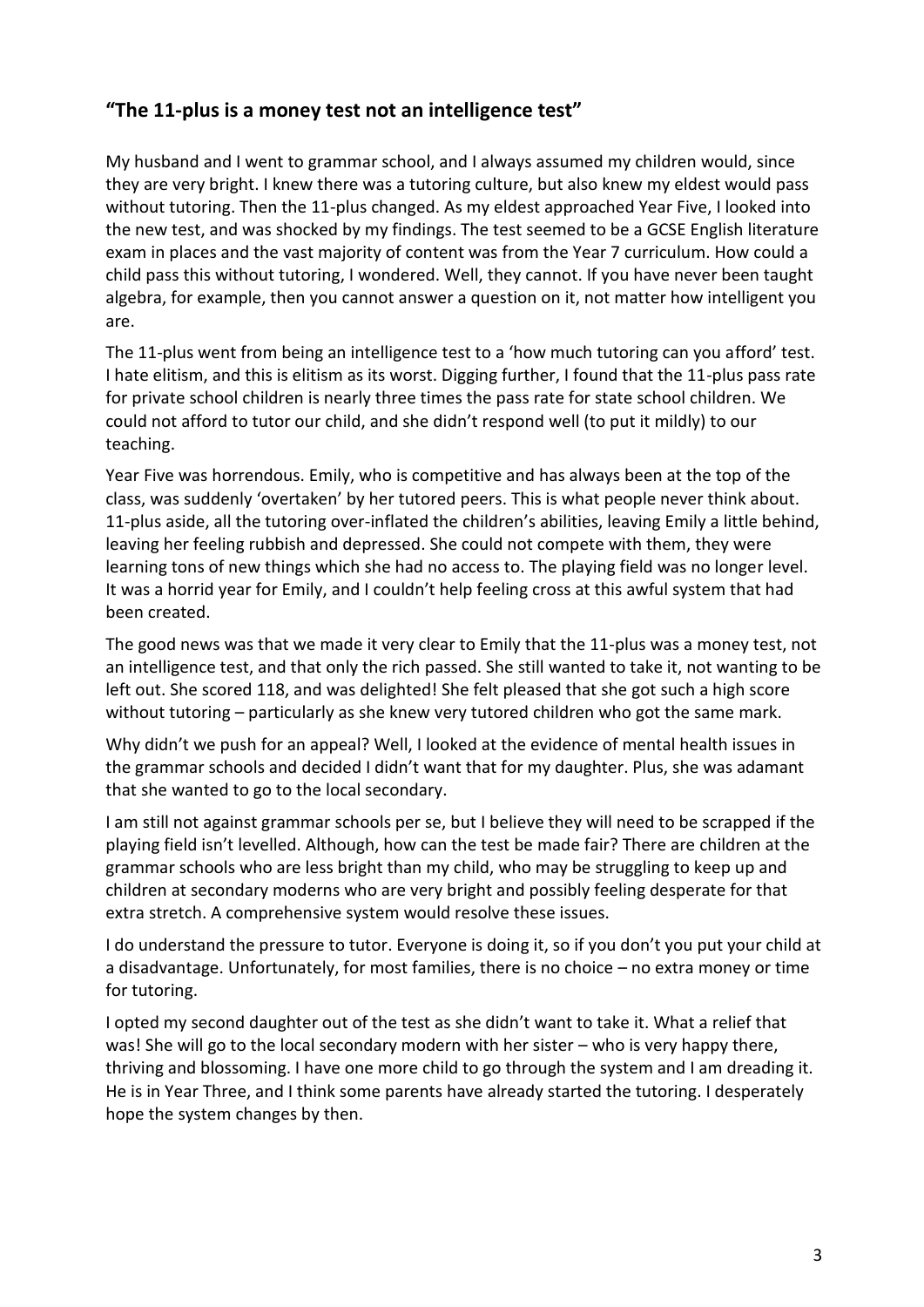## **"I can only stress how flawed the system is and how damaging it can be to children"**

I have seen my two kids go through the Kent Test in the past two years, and can only stress how flawed the system is, and how damaging it can be to children. My daughter was lucky enough to 'pass' last year, but the process was one that made my wife and I extremely uncomfortable as to what we were putting her through. A few nights before the test I had looked at the search history on her internet tablet. The last search read, "How to cope when you're panicking about something." A ten year-old.

On several occasions in the weeks before she had asked would we be ashamed of her if she failed? I told her that it would be the test that failed.

My son found out last week that he was not 'deemed appropriate' for grammar school education. He passed the overall mark, but marginally missed in one of the three components. He is quite a stoic sort of lad, and when we opened the email together, he immediately told us he was fine, he was happy. Later that night he came downstairs, and confessed that when he said he was happy he hadn't been truthful. He sobbed. He had wanted to go to the same school as his sister.

The next morning on the way to school he had to answer the dreaded question of how he had done in the test half a dozen times, by well-meaning friends in our village. God knows how many times he faced the question that day in school, as many of his successful classmates, most of them intellectually on a par with my son, celebrated. No doubt he did as I had seen him earlier, shrugged his shoulders, gave a thumbs down, and said, "I failed".

Tom turned ten in July – he's a young ten, and fairly immature compared to some of his classmates. I have never been more proud of him, and saw a new emotional maturity in him as he faced that horrible day, a day that divided him from most of his closest friends and peers. I know that all of the successful kids were boys and girls who had been coached to pass the test. Some of them were tutored twice a week for up to three years! Many of their wealthy parents had decided that it was worth the expense, because if they failed the test they would send their children to a private school, something that would make the investment in tuition seem paltry.

That morning, as I saw my son's forced smile, I knew it was us that had failed Tom. We were wrong to decide coaching was immoral and that a few practice tests in the last weeks of the summer would suffice. The test creates an economy of coaching, and despite every attempt to make it tuition proof, this continues. Looking at Tom's peer group, I can only say this system creates a situation where the wealthiest kids will pass more often than the less wealthy, regardless of ability.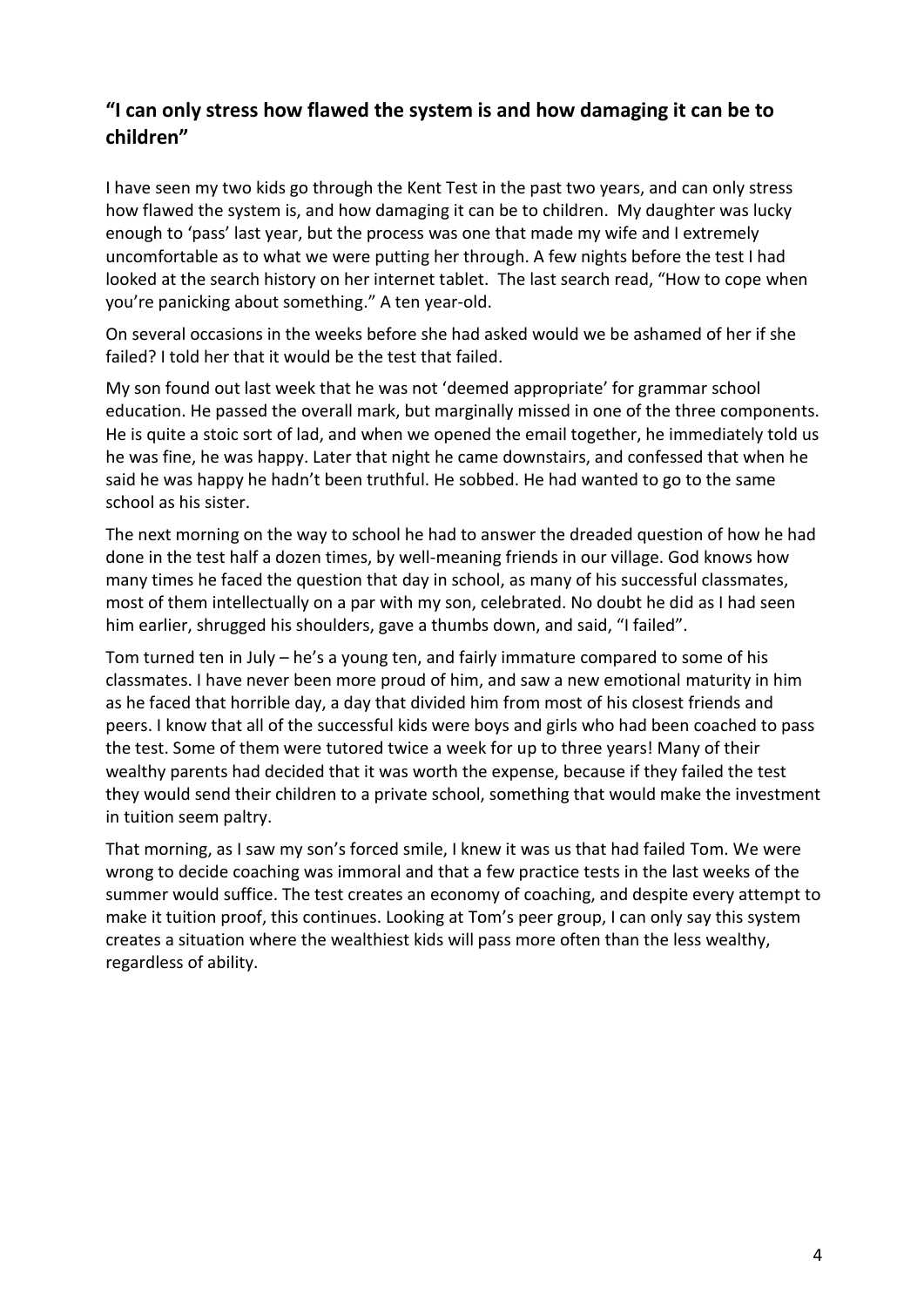## **"The biggest wallets and sharpest elbows will win the day"**

We live in Warwickshire, which was so laid back it never quite got around to abolishing grammar schools in the 70s. What seems to matter to win a place is the levels of commitment and anxiety of your parents. I'm sure some children beg their parents to let them take it, but there are plenty more who decide it's probably not for them.

Then there's the tutoring. I hold my hands up and say that my son has had a tutor. We momentarily thought about sticking to our principles but knuckled under. There is no avoiding that fact that the 11-plus is a competitive exam. There aren't enough school places in the borough, let alone a grammar place for every child who knows a bit of algebra.

An arms race ensues. No matter what anyone says, if you take two children of the same ability, and give one plenty of practice and send the other one in cold, the practiced child will do better. The biggest wallets and the sharpest elbows will win the day. We found someone who was kind and encouraging, and who could persuade my son to sit down and become familiar with what the questions look like and make him believe it was something he was capable of. There is also now a tuition centre in our local Sainsbury's, so your child can be tutored while you get the weekly shop done in peace. Others have had tuition since Year Three and paid for mock exams and past papers (even though they are not supposed to exist).

Small children are horrible, really horrible. They all discuss who has tutors and who doesn't. My son comes home and tells me of boys in his class who tell others that they are going to fail because they don't have one, or just that they are not up to it. And I would walk away from it all tomorrow, except for the overwhelming feeling that whatever I do, I'm failing him.

He is an intelligent boy who, at 10, I would argue has yet to decide whether to use his powers for good or evil. He is my baby boy who I still sing to sleep, and read bedtime stories. He can't be persuaded to wash more than once a week, let alone think about his future career prospects. He would like to be a stunt man or a rally driver. How on earth are we to decide now what levels of academia he will aspire to, or what kind of education he is worthy of?

The exam will test him on his vocabulary, his maths and his ability to pick out a pattern. It will not test him on his passion or enthusiasm for learning. It will not test him on his leadership skills, or a knack for conflict resolution. They will not test him on his Mr Ripley like ability to lie charmingly and convincingly to get himself out of trouble. It will not examine if he can find a better way of doing things that nobody else has thought of (even if it does involve zip wires).

The world has changed. No longer do we need children divided into manual labour and professional classes. What we need is for the next generation to be innovative, creative, push boundaries, motivate those around them, be resilient enough to get up again when things don't go their way, to collaborate even when they don't like the other person. These are not necessarily going to be found in a school where everyone is of the same ability and most have the same background, work ethic and temperament, whatever the prospectus says.

So why are we bothering with the 11-plus? The alternative schools are constantly fighting against the reality that the brightest, wealthiest and most aspirational kids have been skimmed off the top. For all the progress a grammar school child gets, the opposite occurs to the other 80 per cent. Yes, there are children who thrive and do well, but they are doing it despite the grammar system, not because of it.

If the government were serious about social mobility, they would make sure that all schools were great, with valued and rewarded teachers. Then they could shove their non-verbal reasoning.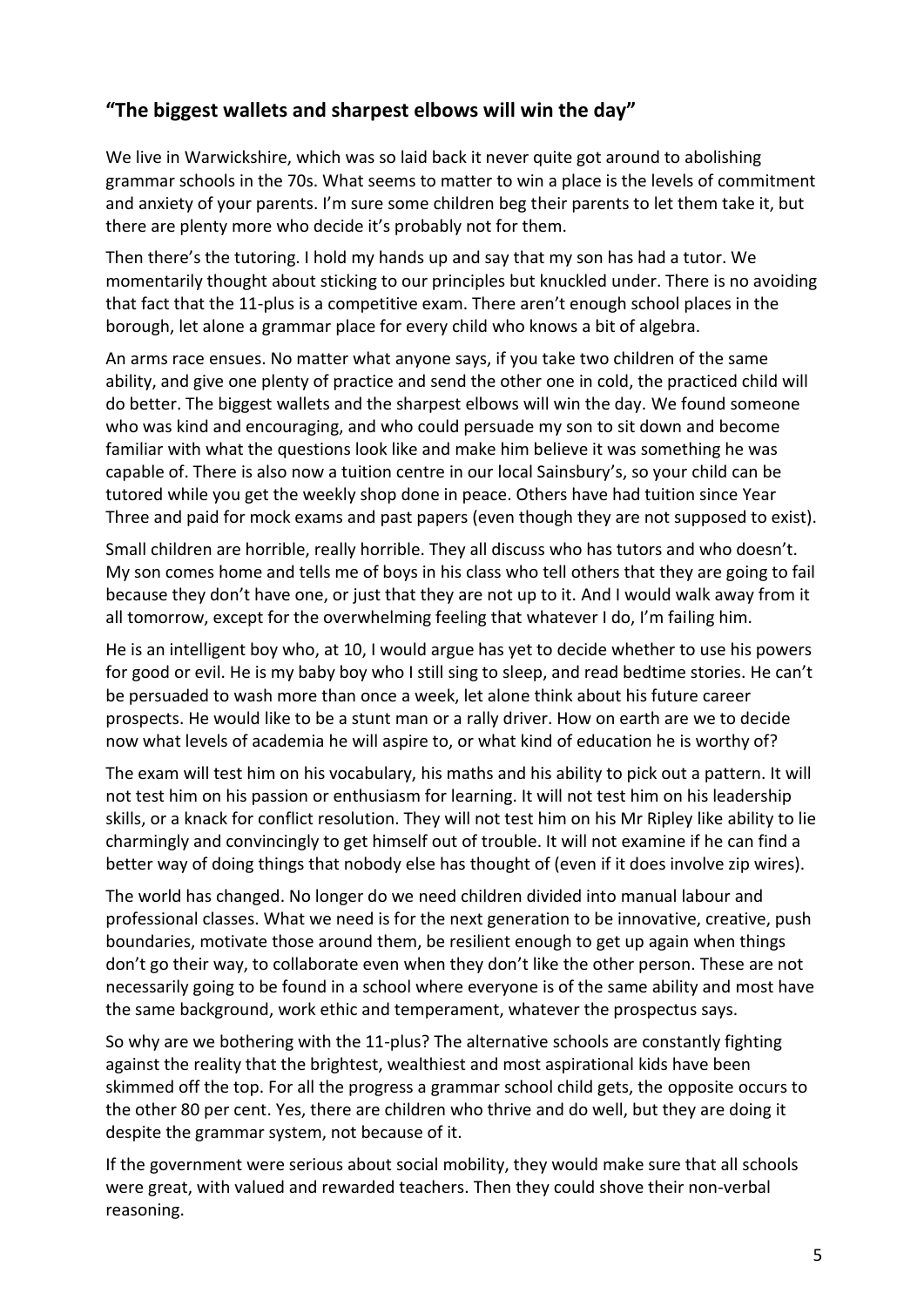### **"No-one can say this is a fair system or encourages social advancement for all"**

Our first child came home from school one day asking when she was starting her tutoring… "Everyone else has started". We hadn't planned on tutoring – we don't believe the selective system is right, and there are better things for our kids to be doing at the age of 10, and surely the school is doing the formal educating?

Family assumed she would 'pass' (we both had), and friends said she will get into the school that is right for her. She did not 'pass', and we sent her to the secondary modern school of her choice. By day two she was bored and disenchanted. By month two we were in the school asking if she could be challenged more, to be met by the response that she was on course for the grades predicted by their computer system and as that was fine they had no further ideas.

We began exploring all options before caving into the inevitable, and putting her through the 12-plus. We made sure she knew she might not pass, and that even if she did there was no guarantee of a place at our nearest grammar school (five minutes walk from our house). She passed! But we then had to go through the quite extraordinarily complex appeals process.

I sat with 20 other desperate people in that County Hall room listening to the Council explaining why the inclusion of our girls in our preferred grammar school would mean an unsatisfactory education for the 1000+ others. One of the parents had his lawyer with him. Having been through it once before he had sworn never to do it again without legal representation! I would never have got to that stage without a circle of informed friends, the confidence to network, access to online forums, the ability to string a sentence together, a job which enabled me to flex off for meetings and the aspiration for better for my kids.

My daughter was one of three students to be accepted. She settled straight in at the grammar school. Two years on she is on track for great grades, but more importantly is engaged, interested and challenged in her education. We know how lucky we are.

Our second child has also been unsuccessful in getting into the grammar school within walking distance, and as we could not face a repeat experience, he attends a secondary modern much further from home, and away from friends. The school ethos is fantastic, with a clear strategy for stretching, encouraging and inspiring. The problem… as a secondary modern they are facing a dire recruitment challenge, with many lessons taught by supply teachers. So we are about to fill in the forms for the 13+ to try to get him into the school he can walk to.

This situation has not been about choice for us. We knew the system was flawed but cannot move out of the area. We know the system is not about intelligence, but it has designated our kids as being better suited to one style of education than another – it is totally untrue but as a result it consigned them both, for different reasons, to flawed experiences.

It is totally naive to think that the system does not impact on the self-esteem of entire families, or that secondary modern schools can provide the same level of experience as grammar schools where alumni and parents are ploughing thousands of pounds a year into the PTAs.

Our young people continue to be categorised into haves and have-nots by means of a test at a point in time, which makes no allowance for the benefits of learning and the natural development of maturity and ability to learn. No-one can say that this is a fair system, or a system that encourages social advancement for all. Shame on a society that allows this to happen.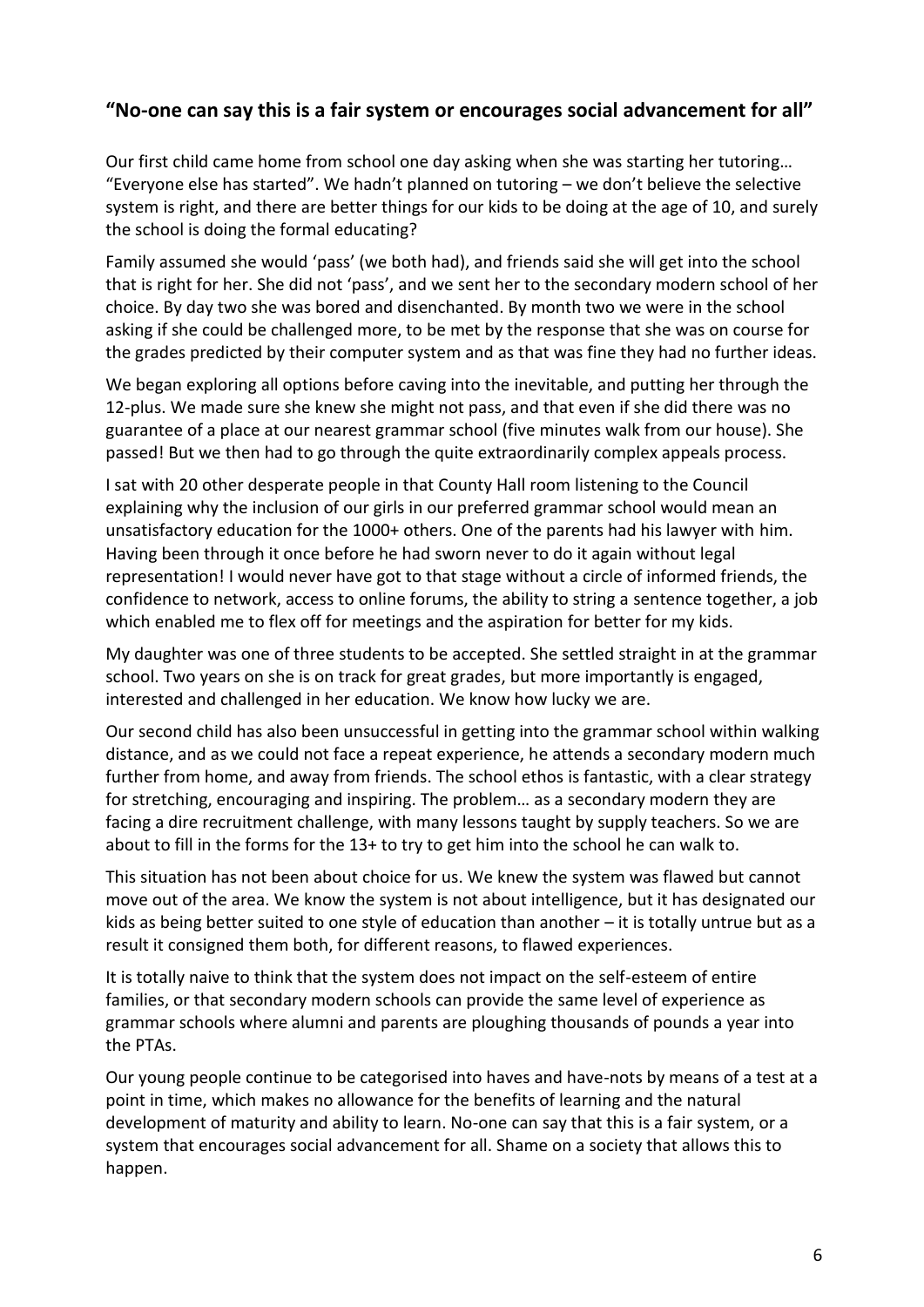## **"No child should be put through this to get a good education"**

I have one child who passed the 11-plus, one who failed and my youngest is in Year Five which, in Trafford, means I have a year of stress and uncertainty ahead of me if I decide to prepare her for the entrance exams.

My eldest daughter had always been in the most able group in her class at primary, so I felt reasonably confident that she would pass the 11-plus and as a teacher I was able to prepare her myself. This did lead to a great deal of stress and conflict at home: my daughter did not want to spend weekends learning algebra and non-verbal reasoning and I felt terrible for making her do so. But I had little choice if I wanted her to stand a chance of passing.

As the exam drew closer, nerves amongst the parents of other children in her class were contagious and I had many sleepless nights worrying about the exam. On the day of the first exam, I felt physically sick. My daughter sat three exams and was so exhausted after the third that she looked ill. I felt horribly guilty for putting her through it but felt I had no other option due to Trafford being wholly selective. Luckily she passed but most of her friends did not, so her friendship circles were broken up, adding to her worries about leaving primary school.

My second daughter had identical levels of attainment to her older sister so I assumed that she too would go to grammar. She however wanted to go the non-selective high school where most of her friends were going. This led to a year of horrendous arguments and stress. I felt that I had to give her the same chances as her sister and that as an able pupil she ought to go to a grammar. The only preparation she did for the exam was under duress and ultimately she did not pass. My daughter was fine with this but I felt that I had failed her as a parent.

I now have to face the 11-plus rigmarole again with my youngest daughter and whilst my heart tells me to turn my back on the whole system, spend quality time with her instead and send her to the non-selective school that I now know to be very good, my head tells me that I should give her the opportunity her sisters had. I really resent being put in this situation by an unfair, outdated selective system. My friends who live in neighbouring areas do not have to go through this; their children are able to go to comprehensives where they have equality of opportunity and are not judged by their school uniform.

In my time tutoring for the 11-plus I have encountered many situations and outcomes that have led me to conclude that the selective system we have in Trafford is unfair. I've seen many very bright children not pass due to exam nerves and less able children hit lucky on the day and pass. You either pass or you don't – having a bad day or panicking is just seen as an excuse. For many children of a broadly similar ability the exam becomes little more than a lottery of luck rather than a test of ability.

I do not accept that grammar schools in any way facilitate social mobility – the chances of a child passing the exam without significant preparation, whether with a tutor or their parent are long gone. The percentages of children gaining a place at a grammar school in the least affluent area of Trafford, compared with most affluent, speak volumes.

I believe that the pressure of the system has a very detrimental effect on the mental health of children and personally know of several children who have fallen ill under the weight of expectation. Children who don't pass often suffer significant, sometimes lifelong, damage to their self-esteem. No child should be put through this to get a good education and no child should be labelled a failure at ten or eleven years-old. I do not believe that the annual misery inflicted on the majority of the children who take the 11-plus in Trafford, is worth the advantage for the lucky few.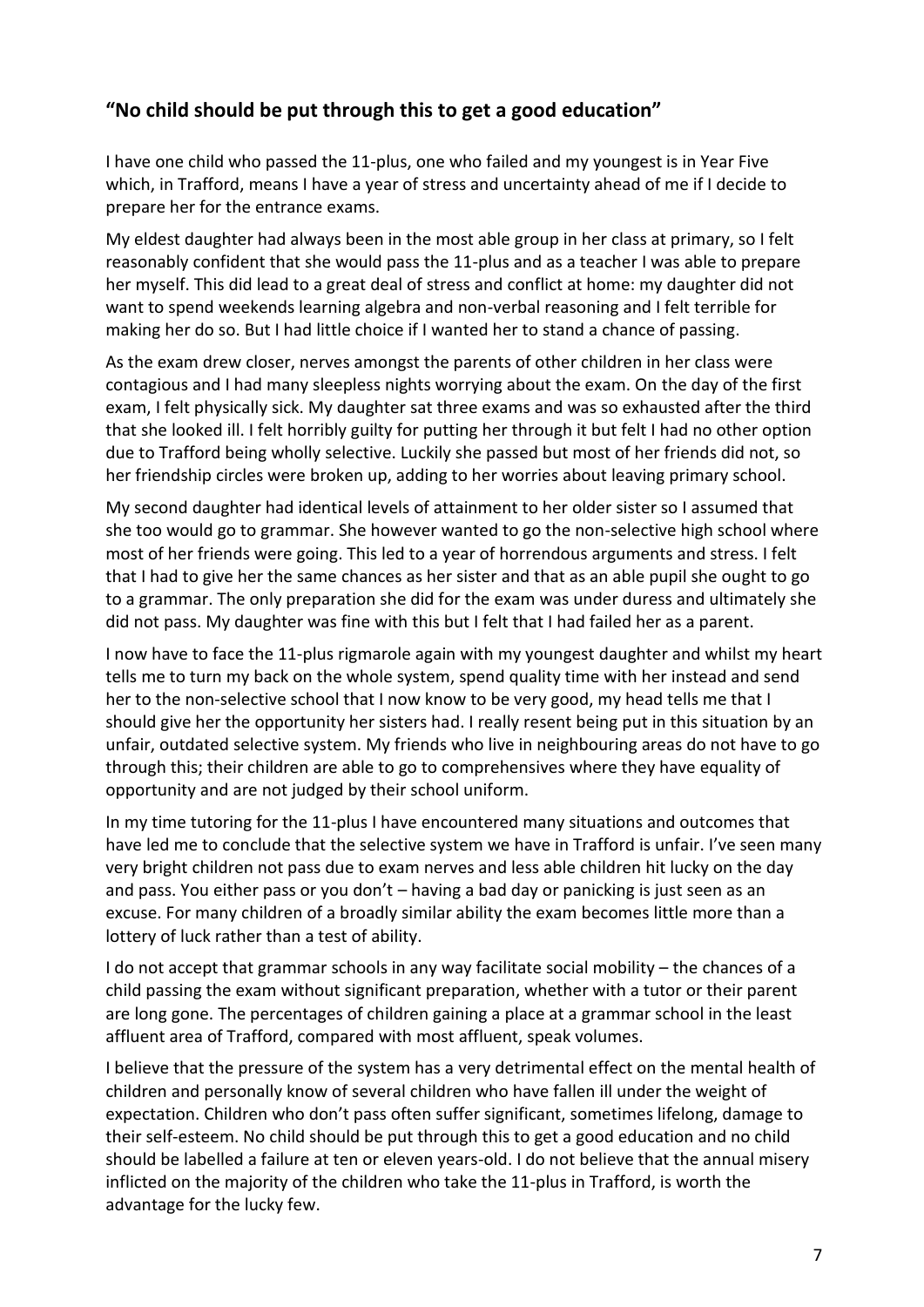## **"How they performed on that one day when they were 10 years old will have an impact on the rest of their lives"**

There are many things that happen in my local area (Watford) as a result of our partially selective system. Firstly, a significant number of parents send their children to independent prep schools to give them a better chance of getting a place at Watford Boys' or Watford Girls' Grammar Schools, meaning that increasing numbers of bright, state-educated local children now see these schools as totally out of their reach. They are effectively private schools, but without the big fee.

Secondly, the private tutoring phenomenon is thriving. And not just for a month or two before the test either. Many children are being tutored for a whole year or two beforehand – that's right, children aged eight and nine years old are spending time after school and at weekends prepping for a test. Surely the test is designed to identify naturally bright children whether or not they have had tutoring? You might think so, yes. But of course those children who have spent time getting used to how the test is structured, doing practice papers and answering questions under pressure have an advantage over those who have received no tutoring.

Even those well-intentioned parents who wholeheartedly disagree with private tutoring in principle end up giving in. It is easy to say that you would never get a tutor for your child when the whole process is a long way off; but when you start to see the rest of the year group being prepped for a test that your child will also be taking, of course it is natural to want your own child to have a fair chance too.

Another thing that happens as a result of our partially selective system is this – children frequently do not attend their local school. And really, what should a school be? Part of and representative of a community, is what I like to think. Surely every child should have the chance to attend their local secondary school if they want to, but that often does not happen here because where you end up going to secondary school is based on how you perform in a test when you are ten years old. And so bright children from further afield often gain places at excellent schools at the expense of local children. Friends are frequently split up at a time when the very thing that matters to most children of that age is staying with their friends.

Let's also think about these children, who instead of developing a love of reading or dance or sports are spending time preparing for a test. They are not developing in-depth or useful knowledge of anything, they are being taught how to pass a test. They are being forced to compare themselves to their peers and being labelled at an age when learning should still be fun. How they performed on that one day when they were 10 years old will have an impact on the rest of their lives; when we all know that children develop at different rates.

And what about the pressure to live up to parents' expectations? Parents who have paid for extra tutoring sessions, who may have taken on a second job or extra shifts to be able to afford the private tutoring in the first place. How does a child feel telling their parents that actually, the tutoring didn't quite pay off this time? And if the child is successful, what about when she arrives at the school that she has been tutored to get into? What about the child who has scraped her way into the grammar school, but then feels like she is under-achieving because she is getting Bs when most of her classmates are on As and A\*s?

I have one final question, which is this – why don't we value young people for anything other than the ability to pass tests anymore? That's what I would really like to know.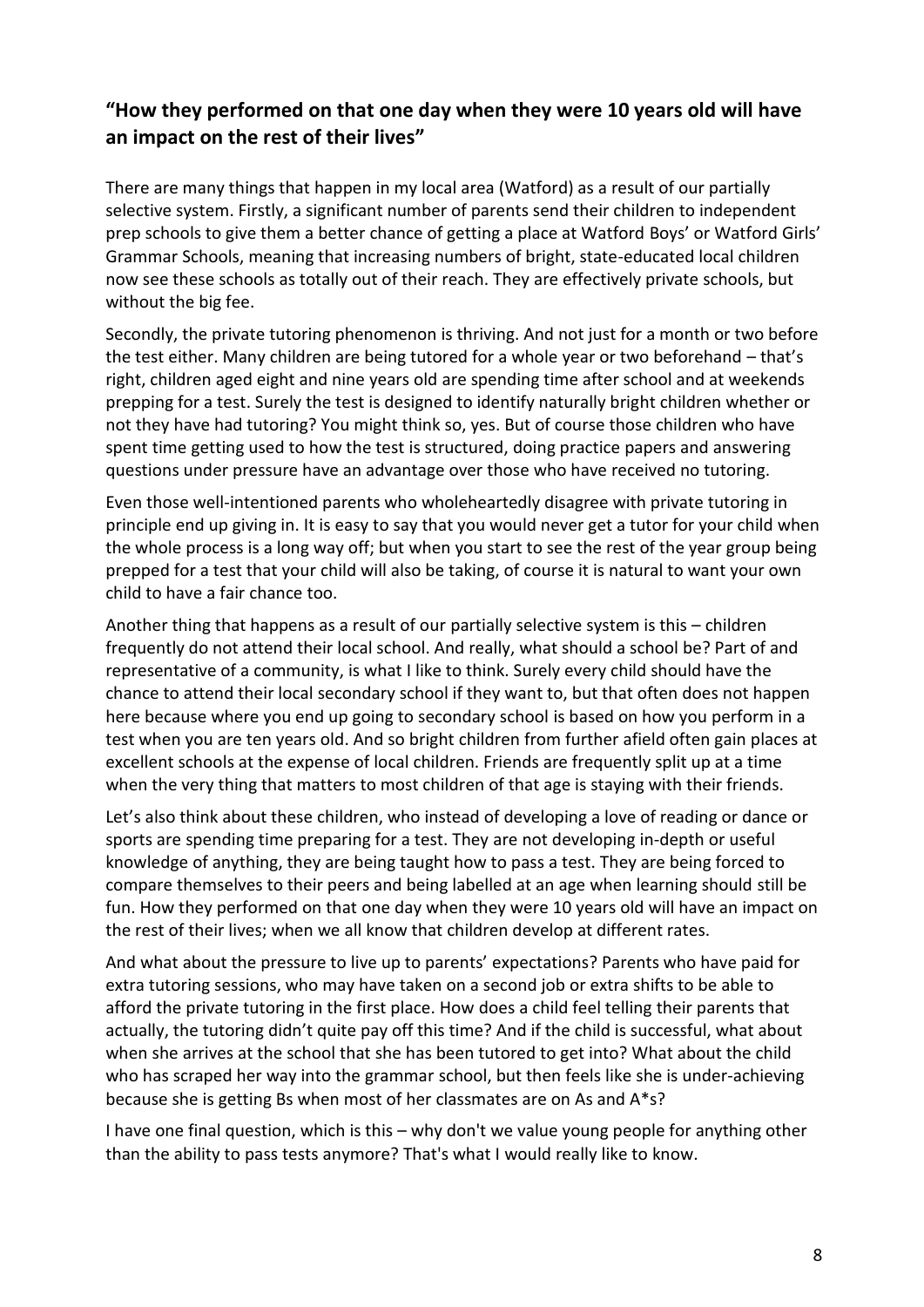## **"What was the point of all that stress, pressure and divisiveness imposed on our ten year-olds if outcomes are just as good at comprehensive schools?"**

The first I knew about children in Maidenhead attending selective schools in neighbouring Buckinghamshire was when an estate agent congratulated me for viewing a house in the "grammar school catchment".\* I looked down at my three-year-old and one-year-old and thought that we had a long way to go until we had to worry about secondary education. I had attended my local comprehensive as had my husband and we were both quite satisfied with our schooling, progressing on to degree courses and professional careers. We had assumed our children would take the same route.

Sooner than I had anticipated, wherever there were mothers, there were conversations on the topic. At the school gate, whilst watching swimming lessons, at coffee mornings or Book Group the chat inevitably came round to '11-plus', 'grammar schools', 'tutoring'. My daughter was given a verbal reasoning test papers book for her seventh birthday by a well-meaning party guest's parent!

There were rumours of who was trying for grammar school, who had passed, whether the catchment area had changed, which grammar was best-regarded. There were whisperings of who had been admitted, who was going to appeal or retry through the 12-plus.

When my eldest was in Year Five I received a phone-call from one classmate's mother. She wanted to know if we were embarking on the 11-plus and was surprised when I said no. "But you're bound to do the best for your child, you'll be holding her back by denying her a grammar school opportunity."

As mums talked so did the children. So, to be fair we took our eldest to the grammar school open evening. Her review was, "They're rather stuck up and go on a lot about rowing", so that was the end of our brief flirtation with the concept of selective education.

Meanwhile some went to private tutors, missed after-school clubs or declined invitations to tea. Family life was placed on hold in some households for the 11-plus. And then the results arrived – some happy families, some disappointments and one successful child said to another who had failed, "I'll go to a better school and university and get a better job and drive a better car than you." And there were still eight months of Year Six to enjoy together.

My daughter went to the local comprehensive and her friend went a Buckinghamshire grammar. Seven years elapsed at that comprehensive school during which time she went from child to being a young, confident woman, gained great GCSEs grades, took leadership and mentoring roles through the house system, participated in musicals and plays, sang at the Royal Albert Hall and to our local MP (now the PM) at the inauguration of the new drama studio, played hockey on the astro-turf, mixed with a variety of ethnicities, abilities and backgrounds, went on visits to Oxford, Reading and Royal Holloway universities. I ended up wondering what more she could have possibly benefited from if she had gone to a grammar?

So, fast-forward to summer 2016: The grammar school girl got her predicted grades and went to her first choice Russell Group University, as did my daughter. And I am left questioning – what was the point of all that stress, pressure and divisiveness imposed on our ten year olds if the outcomes are just as good at our comprehensive schools?

**\*** Maidenhead dispensed with selective state secondary schools in the early 1970s with the five secondary schools becoming comprehensives. But some families still apply for grammar school places just over the border in Bucks.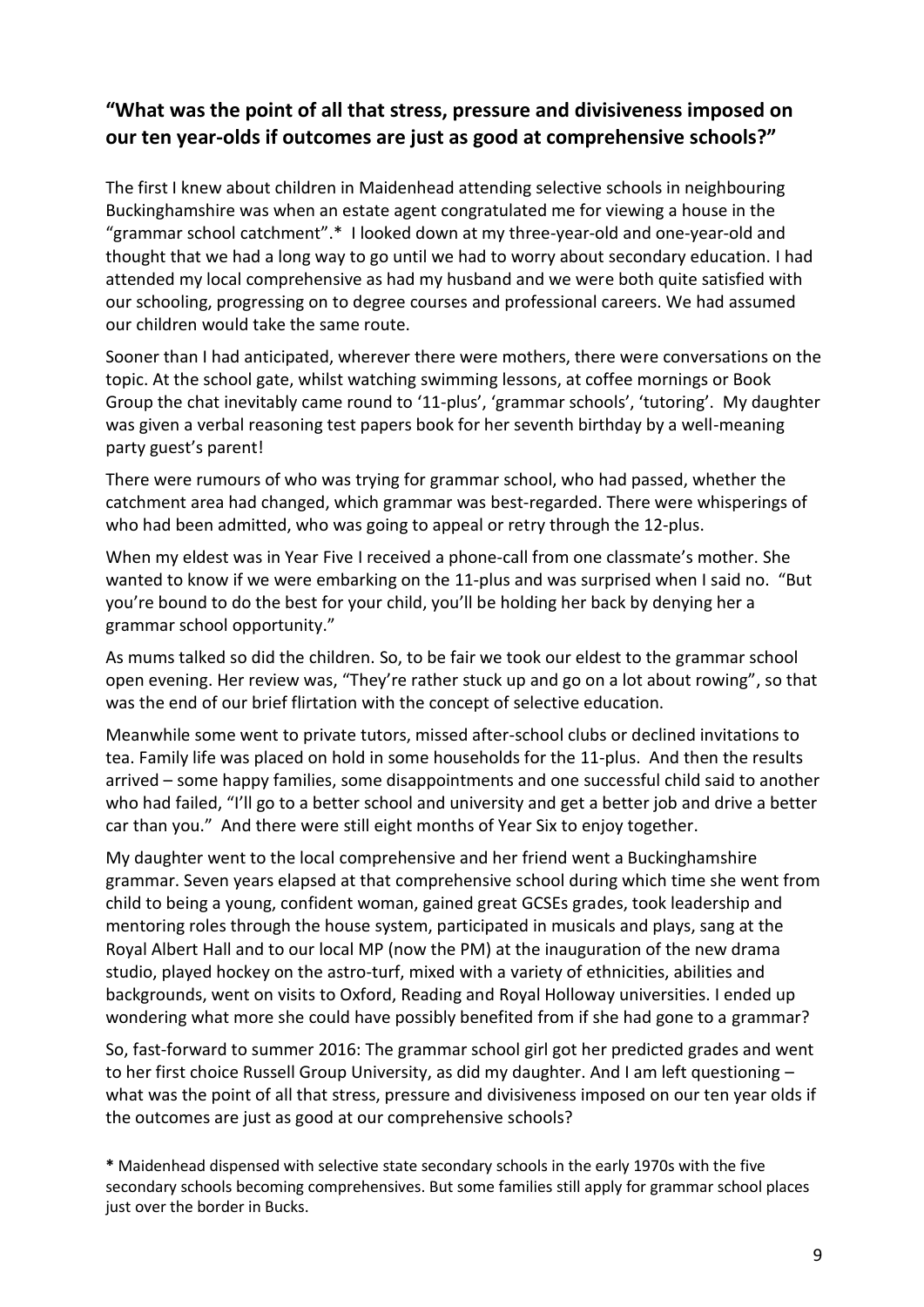# **"It felt that selection had become 'selection by tutoring' – for those who could pay. I saw stressed out parents with stressed out children in their wake."**

I was educated in Sussex, a fully comprehensive area. Many of my peers achieved outstanding results at O level, went on to the local sixth form (the old grammar school) and onto to top universities including Oxford and Cambridge. The school also supported the less able children really well. We even had a thriving school farm.

So when I moved and started my family in Buckinghamshire, I was astonished to discover that the county operated a selective education system and I soon began to experience its fallout. Friends of my children began disappearing off to private tutors after school. By Year Five, pretty much all of their friends were being tutored. Reluctantly, to 'level the playing field' I caved in and my eldest daughter started tutoring. We did not, however, tutor our youngest daughter – she felt completely overwhelmed by the experience.

To me, it felt that selection had become 'selection by tutoring', i.e. for those who could pay. I saw stressed out parents with stressed out children in their wake. Fearful parents seemed to be prepared to do anything to obtain that coveted place at grammar school. If you had the knowledge of how the appeal system worked and the confidence to use it, that seemed to be a definite advantage.

It saddened me to know that my own wonderful, fully inclusive, school experience was being denied to my own children. All my Year Six peers came up with me from our primary school to the local comprehensive.

I now have two daughters at two different schools – one at a grammar school, one at a secondary modern – and I am already seeing the inequity of selection. Secondary moderns have to work hard at raising the confidence of their new year 7s. They don't seem to have access to the deep pockets of parents, ex-parents and alumni of the grammar schools. They also have children joining throughout the year, and in the town of High Wycombe, many of these children have little or no English. This simply does not happen in the grammar schools.

To me, the selective education system embeds disadvantage throughout the process: up to and then beyond the 11-plus exam.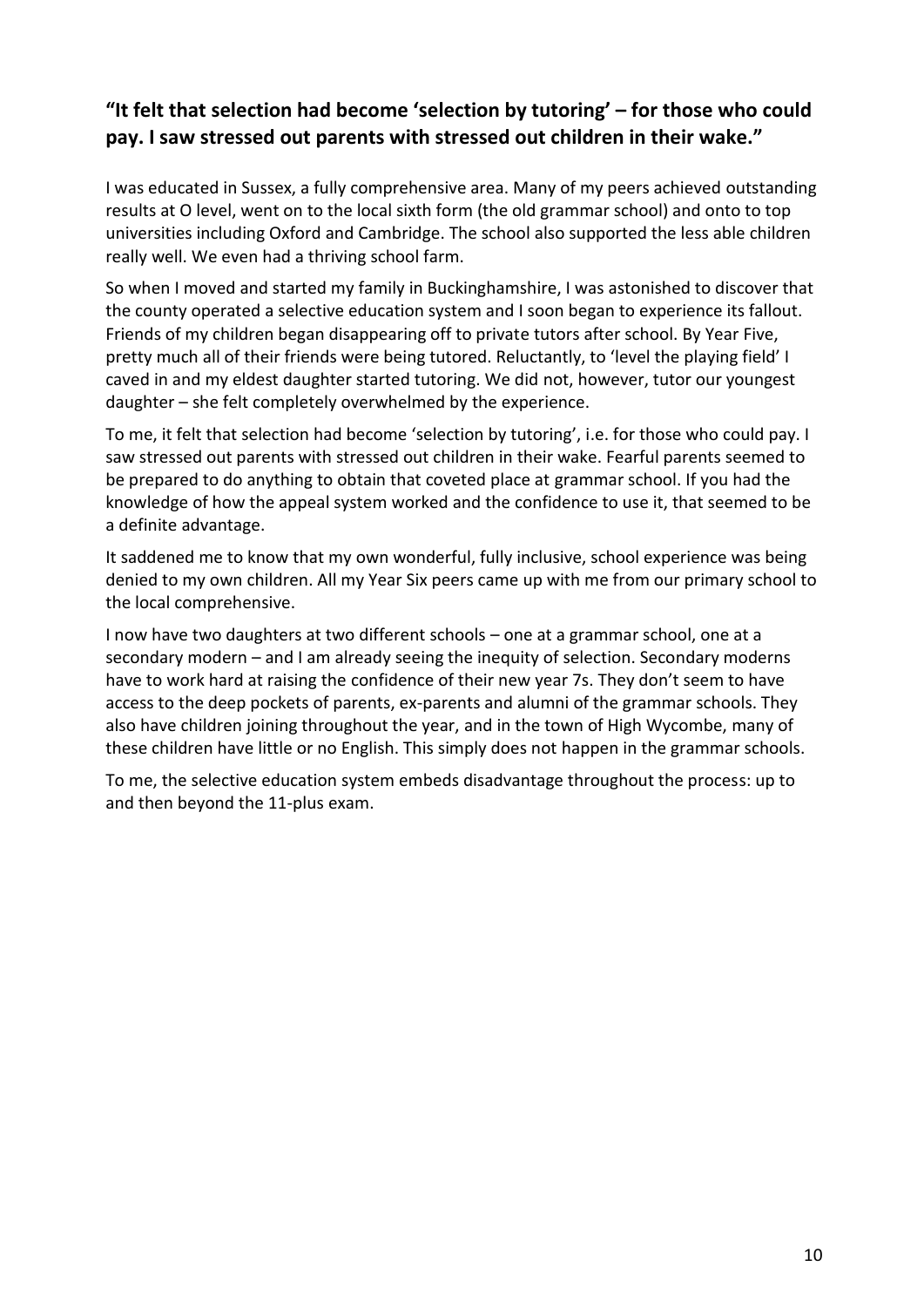## **"The message that has not got out there is the damage that grammar schools do to choice. I don't have a choice."**

We live in Sevenoaks. If my daughter doesn't pass the 11-plus her options are to go to a new religious free school or the local academy, which OFSTED say requires improvement.

I think the message that has not got out there is the damage having grammar schools in an area does to choice. I don't have a choice. All the 'clever' kids get into grammar school and the rest go to the academy or start praying.

What are my options then as a 'non-believer' to give my child the best education? My only choice is to pay for tutoring to be in with a chance of a grammar place. We have spent £2000 in tutoring fees over the past year. That's just once a week. Everyone I know does this. Or they can afford to be a stay-at-home mum and tutor their child themselves.

I'm envious of friends who live in areas where there are just good comprehensives. No stress for the 10 year-old, no sense of failure, just the quality free education they are entitled to.

This two tier system is unsustainable. They should end grammar schools now, not grow the system. I've written to my MP, but what else can I do?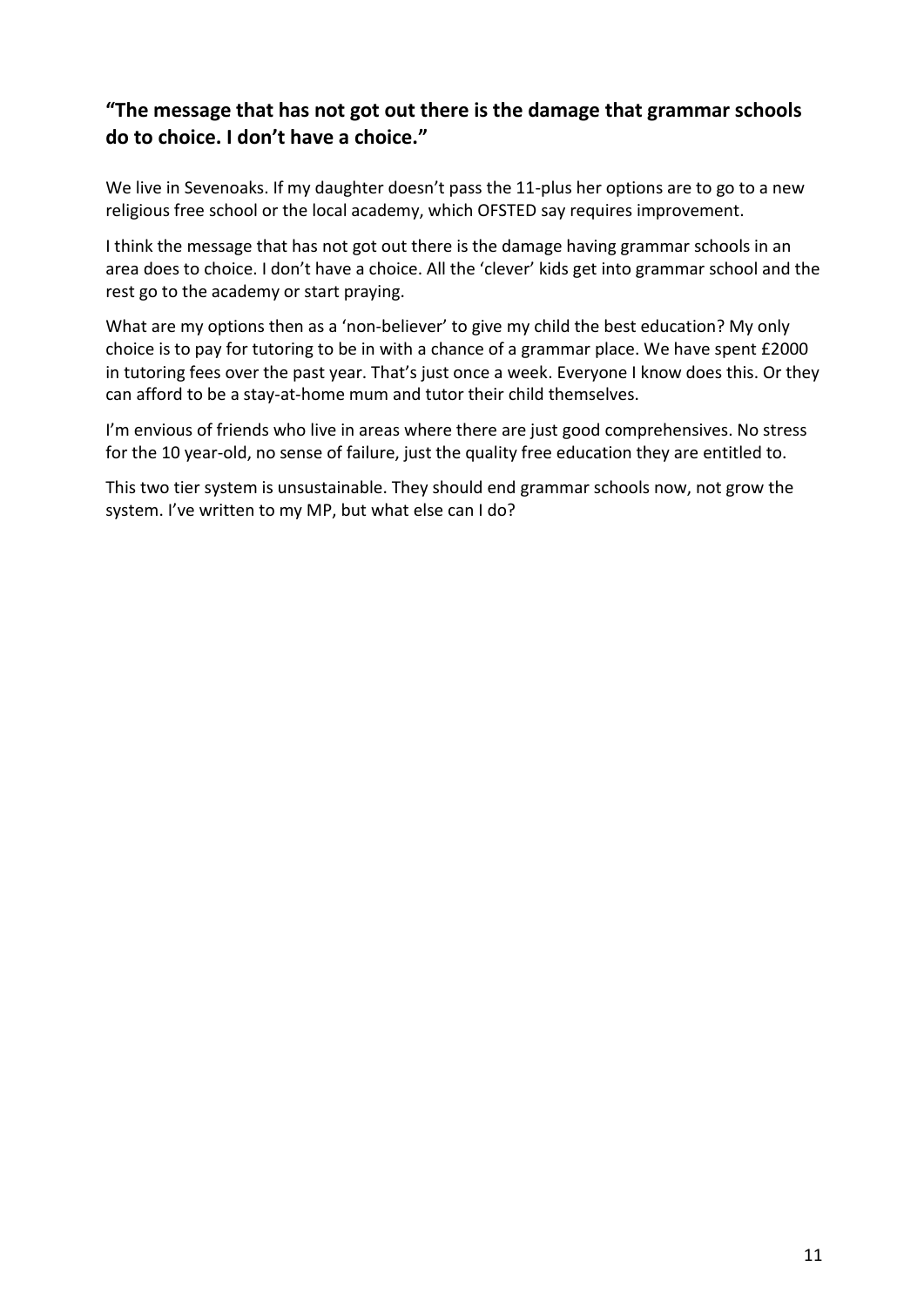## **"My son may have just had a bad day, but now he is labelled a failure"**

We decided to enter our son for the grammar school entrance exam, because he is very bright and always did well at school. He wanted to do it, because he wanted to go to the same school as his friends and they were all sitting the exam.

It is kind of expected, in Trafford, if your child is reasonably bright that you will put them in for the exam. There is then the question of whether to get a tutor. You are told by those who have previous experience that "you have to get a tutor", the kid will have no chance otherwise.

Despite being clever, and being tutored, my son failed, by five marks. He was 10 years and 6 weeks old when he took the exam and he says that he found it very stressful. (I've heard of children being sick as they wait in the queue to take the exam, because of the pressure to succeed.) My son may have just had a bad day, but now he is labelled a failure. Fortunately, he found the positive in the situation, "I didn't really want to go there anyway, Mum."

However, he says that some of his friends who also 'failed' to make the grade now feel as though they are not very clever even though they are. These children are now 12 years old and have spent the first year of their secondary school careers feeling like failures. These are not necessarily children who are 'less academic' and will be better placed taking a technical career path (whatever that is supposed to mean). Lots of these children are bright, engaged and enthusiastic learners who want to do well. They just didn't do as well in one exam, on one day when they were 10 years old.

My son is a brilliant mathematician, a "maths genius" according to his maths teacher and he loves computing. His friend is a fantastic writer, but he struggles with his self-belief because he thinks he mustn't be that clever… because he failed an exam. They will succeed though, but not because of the selective system. Any success they achieve will be in spite of it. But they will always carry the knowledge that they failed their 11-plus and that makes me sad.

The selective system is divisive. This was demonstrated to me when we attended the open evening at our local grammar school, and the headteacher announced in his welcome speech that, "We only have the best of the best here." I was appalled. What sort of message is this? If this is the message given in that school, the kids who go there can only end up thinking they are 'better' than others like my boy. How is this good for either set of children or for society?

I have another younger son, currently in Year Five, who is dyslexic. I know that there is simply no point even considering entering him for the grammar school entrance exam as I know he would fail, despite being above average intelligence. It is my understanding that the grammar school makes no allowances for dyslexic children, such as extra time etc. This sends out a rather strong message that these children are not welcome. In Trafford children with SEN seem to be forgotten about, in favour of lauding our grammar school system.

It feels very much like there is an 'us and them' situation in Trafford. Those parents whose children pass can feel somewhat superior, while those whose children don't make it often feel resentful towards those who do. People won't admit it, but that is the truth of the situation.

It would be so much better if our children could attend an outstanding comprehensive where they could all receive the best standard of education, but without all the stress and division created by the selective system we experience in Trafford.